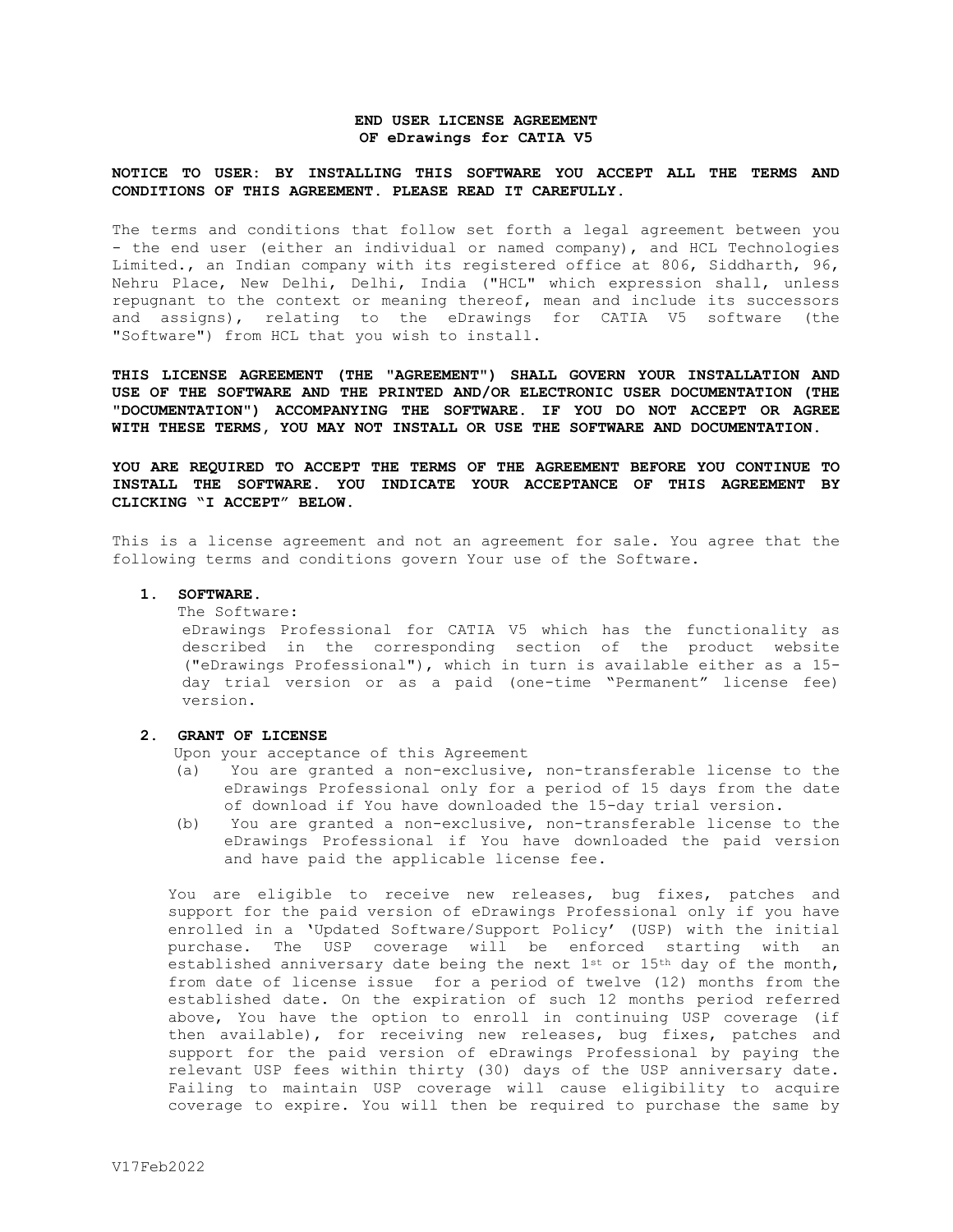paying the then prevailing catch up license fees.

### **3. USE OF SOFTWARE AND DOCUMENTATION.**

You may install and use the Software and Documentation only internally in your organization or for your own use.

If You have purchased a node-locked license of the Software, You may use the Software only on a single computer system.

If You have purchased a floating license of the Software, You may install and access the Software on any number of computers, provided however the number of concurrent users at any time shall not exceed the number of licenses purchased by You.

The Software and Documentation may not be transferred, sold, assigned, sublicensed or otherwise conveyed (whether by operation of law or otherwise) to another party without HCL's prior written consent and payment of then current site license transfer fees. Your use of the Software shall always be subject to the provisions of Section 2 above. Except as stated in this Agreement, You are not granted any other rights or licenses in respect of the Software or Documentation.

- **4. COPY RESTRICTIONS AND OTHER RESTRICTIONS.** You may not copy the Software or Documentation except that you may make one copy for back-up and archival purposes or for download and installation purposes. You may not modify or adapt the Software in whole or in part (including but not limited to translating or creating derivative works) or reverse engineer, decompile or disassemble the Software or otherwise attempt to discover the source code of the Software as it contains trade secrets of HCL and its licensors. You may not use the Software for timesharing, rental or service bureau purposes. You shall not remove any copyright notices or other proprietary notices from the Software or Documentation. Results of benchmark or other performance tests run on the Software may not be disclosed to any third party without HCL's prior written consent.
- **5. COPYRIGHT AND OWNERSHIP.** The Software and Documentation are owned by HCL or its licensors, particularly the Viewer portion and parts of the publisher portion of the Software are owned by Dassault SolidWorks, USA ("SolidWorks"), and are protected by copyright laws and international treaty provisions. You acquire only the non-exclusive, non-transferable right to use the Software and Documentation as permitted herein and do not acquire any rights of ownership in the Software or Documentation.
- **6. MARKETING.** You hereby grant HCL, its employees, agents and contractors a worldwide, irrevocable license, without compensation, to use your logo and/or branding in and for general marketing, sales, and promotion purposes and you waive your right to inspect and/or approve each use of such materials.
- **7. CONFIDENTIAL INFORMATION.** Any business and technical information that HCL designates as confidential or proprietary and all information regarding the Software constitute confidential information of HCL ("Confidential Information"). HCL, at its sole discretion, may disclose such Confidential Information. However, you may not disclose to any third party any Confidential Information without the prior written consent of HCL. Furthermore, you agree to limit access to Confidential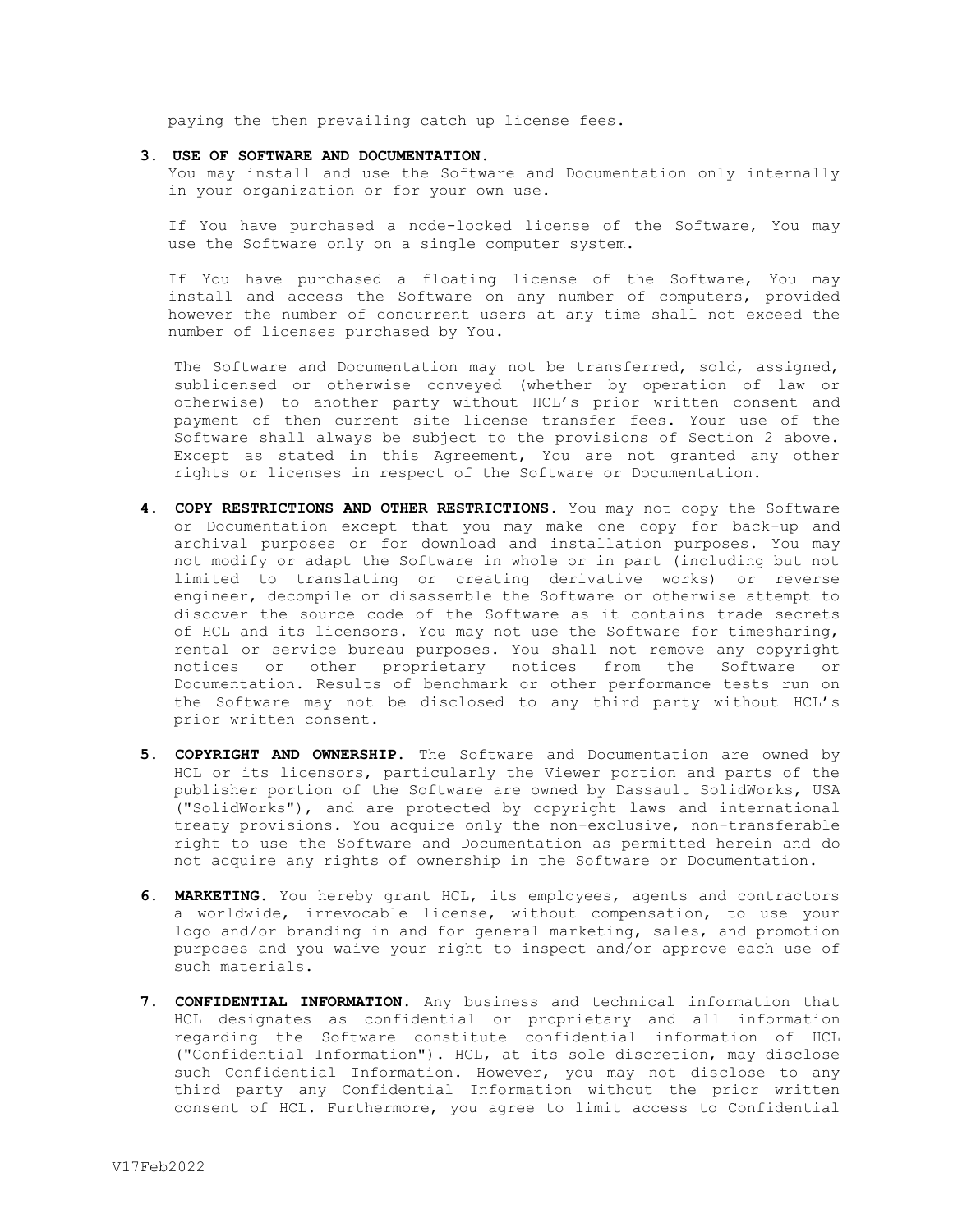Information to your authorized employees that have executed appropriate confidentiality agreements with you that protect the Confidential Information consistent with the requirements of this Agreement. The restriction regarding disclosure of Confidential Information does not extend to any Confidential Information that you can establish: (a) is now or hereafter becomes generally available to the public other than as a result of your breach of this Agreement, (b) is disclosed or made available to you by a third party without restriction and without any breach of confidentiality obligation, (c) was independently developed by you without access to or use of the Confidential Information, or (d) is approved for disclosure by HCL in writing.

**8. TERMINATION.** HCL may terminate your license to use the Software and Documentation if you commit a breach of the terms of this Agreement. Upon termination, you shall cease using the Software and Documentation and shall destroy all copies of the Software and Documentation in any form. All disclaimers of warranties and limitations of liability shall survive any termination of this Agreement. The provisions regarding Confidential Information shall survive for five years following termination of this Agreement.

# **9. (A) LIMITED WARRANTY, EXCEPTIONS & DISCLAIMERS [This subsection is applicable ONLY if You pay for the Software]**

- **a. Limited Warranty.** HCL warrants that the Software will be free of defects in materials and workmanship and will perform substantially in accordance with the Documentation for a period of ninety (90) days from the date of receipt by you. HCL's entire liability and your sole remedy under this warranty shall be, at HCL's discretion either (a) to use reasonable efforts to repair or replace the nonconforming media or Software or (b) to refund, or to cause its distributor or reseller to refund, the price you paid for the Software upon return of the nonconforming Software and a copy of your receipt. Any replacement Software will be warranted for the remainder of the original warranty period or thirty (30) days from the date of receipt by you, whichever is longer.
- **b. Exceptions.** HCL's limited warranty is void if breach of the warranty has resulted from (i) accident, misuse or neglect of the Software; (ii) acts or omissions by someone other than HCL; (iii) combination of the Software with products, material or software not provided by HCL or not intended for combination with the Software; or (iv) failure by you to incorporate and use all updates to the Software available from HCL. HCL does not warrant that the Software will meet your requirements or that the operation of the Software will be uninterrupted or error free.
- **c. Limitations on Warranties. The express warranty set forth in this Section 9(A) is the only warranty given by HCL with respect to the Software and Documentation furnished hereunder and any service supplied from time to time; HCL and its licensors make no other warranties, express, implied or arising by custom or trade usage, and specifically disclaim the warranties of merchantability and fitness for a particular purpose (except during the period of the express warranty stated above). In no event may you bring any claim, action or proceeding arising out**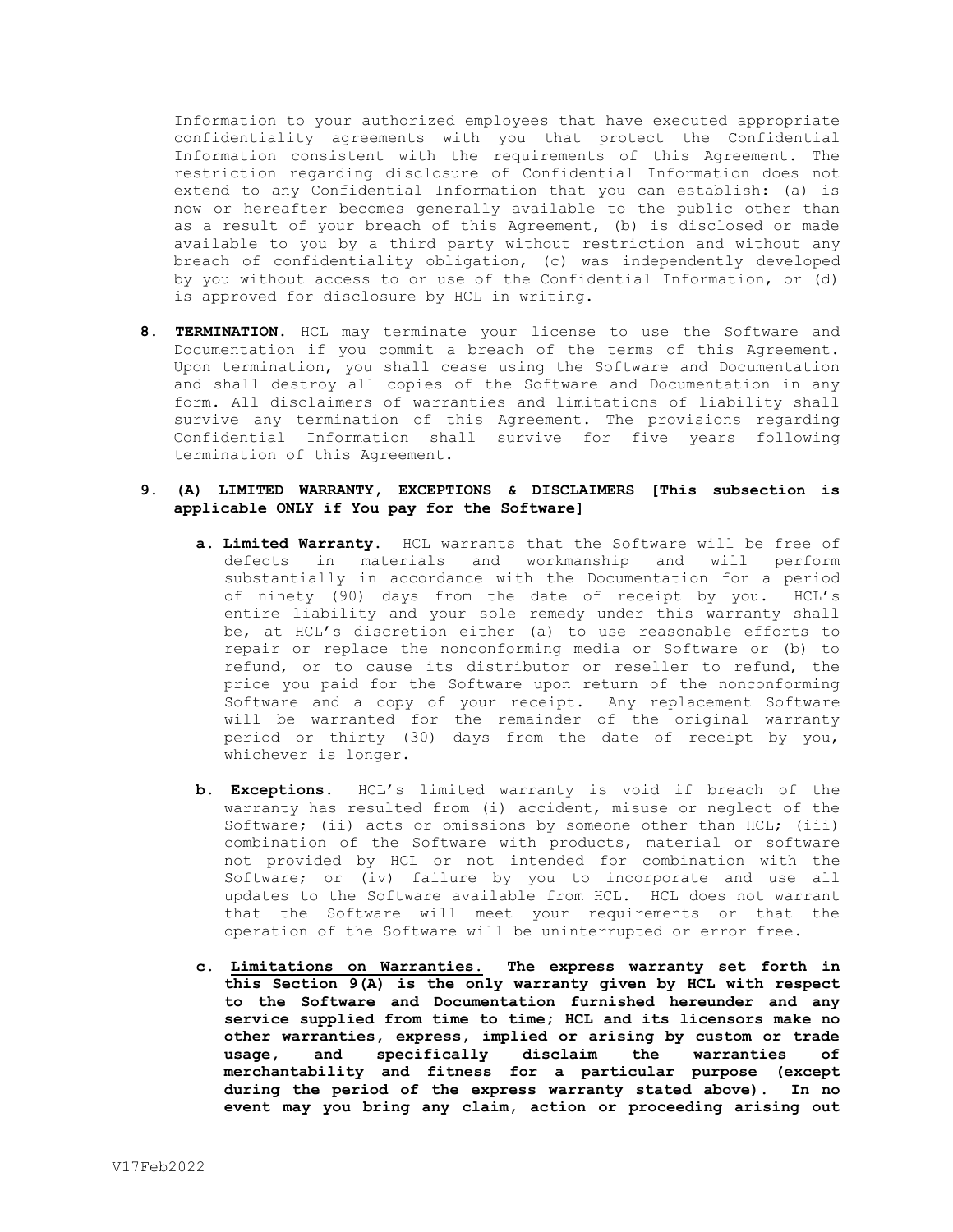**of the warranty set forth in this Section 9(A) more than one year after the date on which the breach of warranty occurred.**

**d. Limitations on Liability. The liability of HCL and its licensors, whether in contract, tort or otherwise, arising out of or in connection with the Software or Documentation furnished hereunder and any service supplied from time to time shall not exceed the license fee you paid for the Software or any fee you paid for the service. In no event shall HCL or its licensors be liable for special, indirect, incidental, punitive or consequential damages (including without limitation damages resulting from loss of use, loss of data, loss of profits or loss of business) arising out of or in connection with the use of or inability to use the Software or Documentation furnished hereunder and any service supplied from time to time, even if HCL or its licensors been advised of the possibility of such damages.**

# **(B) "AS-IS" WARRANTY & DISCLAIMERS [This subsection is applicable if You do not pay for the Software]**

- a. **"AS-IS" Warranty.** HCL provides the Software to you **AS IS** and **without a warranty of any kind.** HCL does not warrant that the Software will meet your requirements or that the operation of the Software will be uninterrupted or error free**.**
- b. **Limitations on Warranties. The express warranty set forth in this Section 9(B) is the only warranty given by HCL with respect to the Software furnished hereunder. HCL and its licensors make no other warranties, express, implied or arising by custom or trade usage, and specifically disclaim the warranties of merchantability and fitness for a particular purpose.**
- c. **Limitations on Liability. The Software has been provided to you at no charge. In no event shall HCL or its licensors be liable for special, indirect, incidental or consequential damages (including without limitation damages resulting from loss of use, loss of data, loss of profits or loss of business) arising out of or in connection with the use of or inability to use the Software furnished hereunder, even if HCL or its licensors have been advised of the possibility of such damages.**
- **10. EXPORT.** You agree to fully comply with all laws and regulations of the United States, India and other countries ("Export Laws") to assure that neither the Software or any direct products thereof are (1) exported, directly or indirectly, in violation of Export Laws, or (2) are used for any purpose prohibited by Export Laws, including, without limitation, nuclear, chemical or biological weapons production.
- **11. GOVERNING LAW; COMPLETE AGREEMENT.** This Agreement constitutes the complete agreement between the parties with respect to the Software and Documentation and is governed by the laws of the Republic Of India.
- **12.** The English language version of this Agreement shall be the authorized text for all purposes, despite translations or interpretations of this